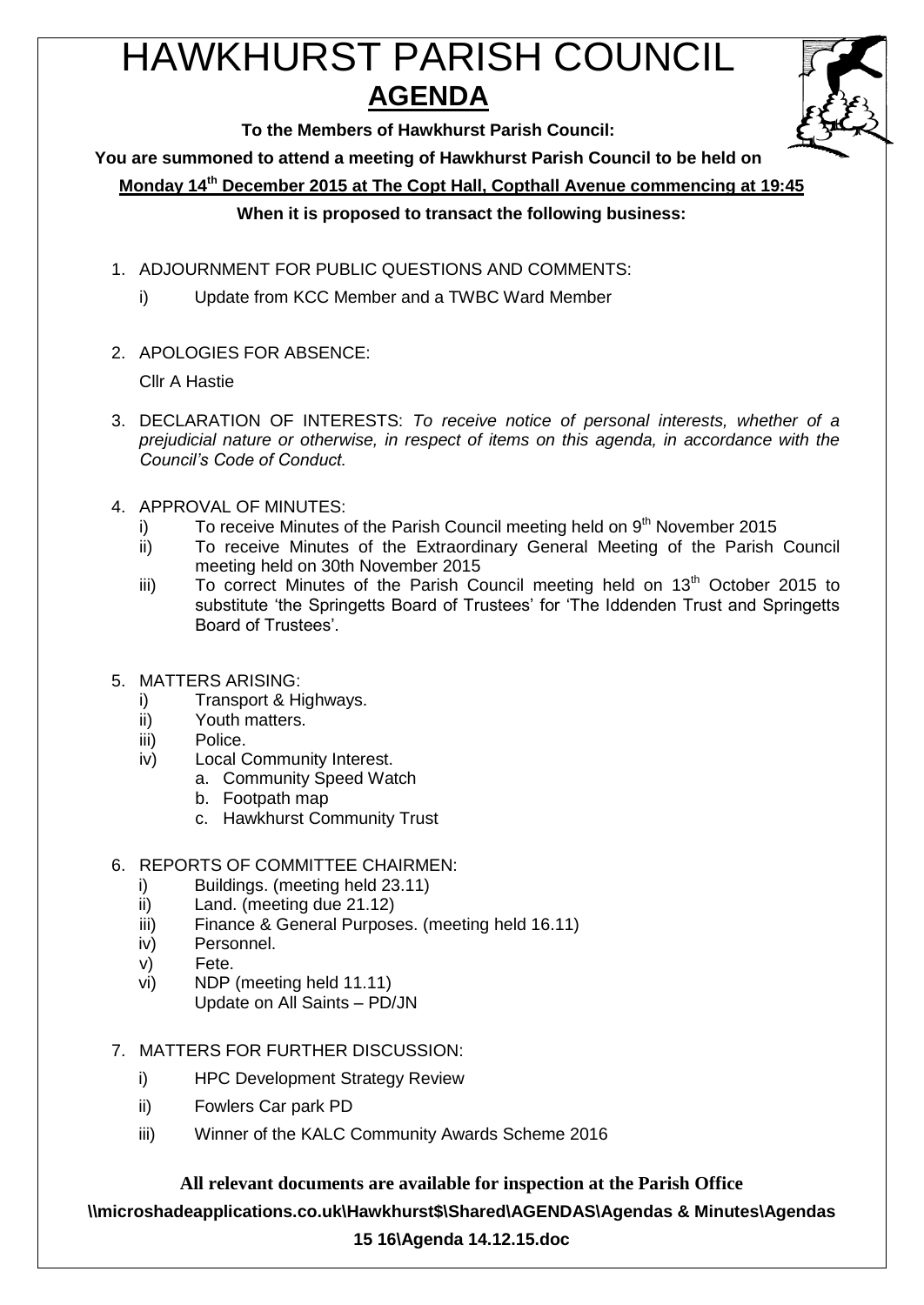8. CORRESPONDENCE:

- 9. FINANCE:
- 10. PLANNING:
- 11. BURIAL & MEMORIAL:
- 12. NOTES & INFORMATION:
- 13. CONFIDENTIAL:

*Pursuant to section 1 (2) of the Public Bodies (Admission to Meetings) Act 1960 it is resolved that, because of the confidential nature of the business to be transacted, the public and the press leave the meeting during consideration of the following items:*

14. CLOSURE:

Nicole Malem, Clerk to the Parish Council

|   | Date     | From                   | Subject                                                                                                          |
|---|----------|------------------------|------------------------------------------------------------------------------------------------------------------|
|   | Received |                        |                                                                                                                  |
|   | 04.11.15 | Resident               | Concern with overgrowth of hedges on Rye Road                                                                    |
| 2 | 11.11.15 | Chiddingstone PC Clerk | Gatwick flight path concerns                                                                                     |
| 3 | 20.11.15 | TW CAB                 | Request for grant                                                                                                |
| 4 | 23.11.15 | The Counselling Centre | Request for grant                                                                                                |
| 5 | 02.12.15 | A resident             | CC letter received from G Clark MP re planning<br>application for 62 houses on Highgate Hill, appeal<br>granted. |
| 6 | 02.12.15 | Greg Clark MP          | Letter in response to HPC letter of concern re:<br>Highgate Hill appeal grant.                                   |

Agenda Item 8: Correspondence

#### Agenda Item 9: Finance. INCOME AND EXPENDITURE NOVEMBER 2015

| Accounts for payment            | £  | 3,062.76   |
|---------------------------------|----|------------|
| Payment received                | £  | 2,780.50   |
| <b>Net Expenditure</b>          | -£ | 282.26     |
| <b>Cambridge &amp; Counties</b> |    |            |
| Reserve                         | £. | 86,147.60  |
| <b>Lloyds Current</b>           | £. | 10,000.00  |
| <b>Lloyds Access Reserve</b>    | £. | 120,709.46 |
| <b>Petty Cash</b>               | £  | 73.37      |

9.1 Agreement to pay payments schedule.

9.2 Account reconciliation and petty cash check.

Agenda Item 10: Planning

**All relevant documents are available for inspection at the Parish Office \\microshadeapplications.co.uk\Hawkhurst\$\Shared\AGENDAS\Agendas & Minutes\Agendas 15 16\Agenda 14.12.15.doc**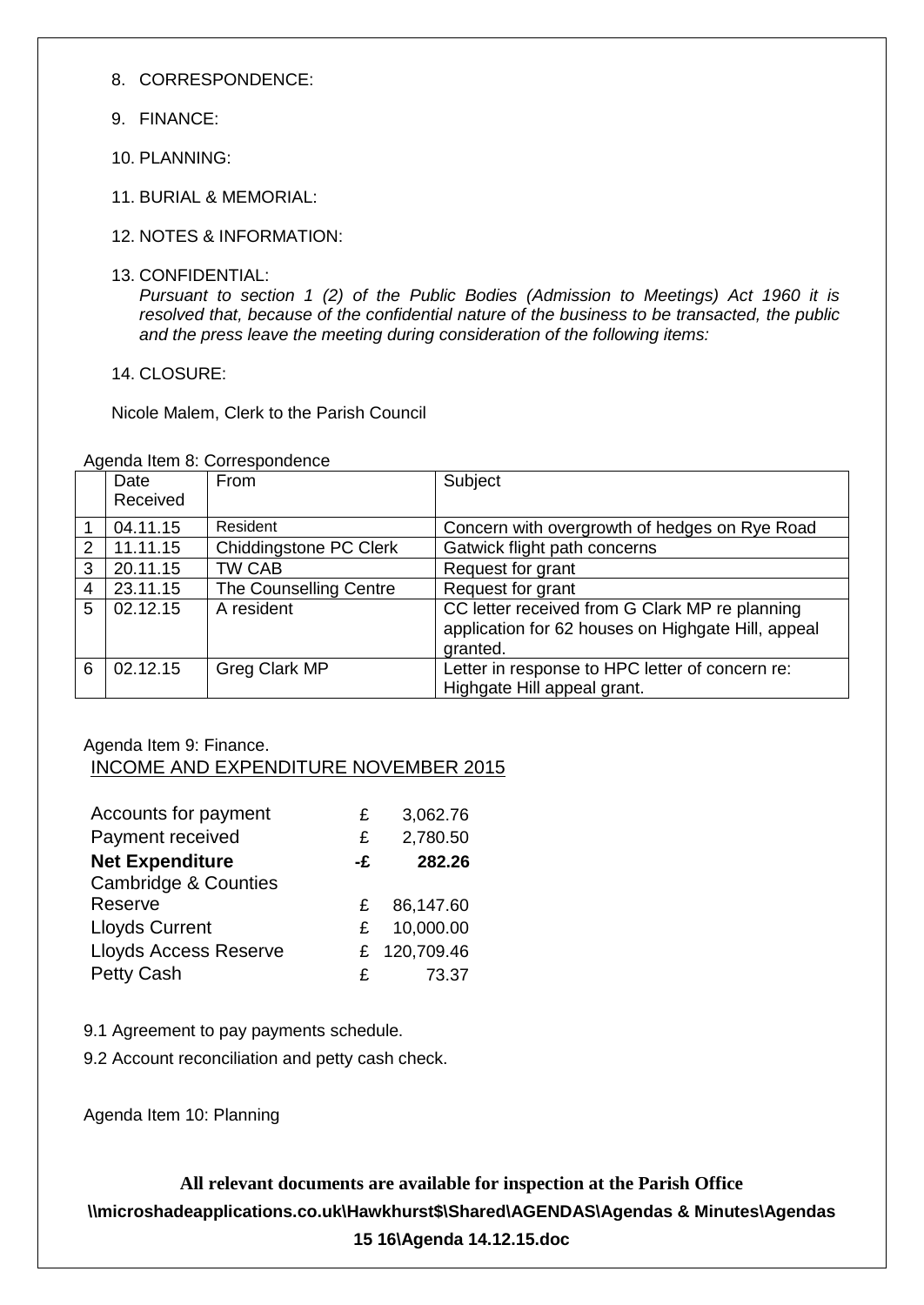10.1 Planning & Highways Information:

A debrief from MB on HPC's representation at the SADPD Examination at TWBC on 8<sup>th</sup> December 2015.

| $-$        |                 |                            |                           |
|------------|-----------------|----------------------------|---------------------------|
| Ref. No.   | Proposal        | Location                   | Comments                  |
| 07.12.2015 | <b>TWBC SCI</b> | <b>TWBC Planning Dept.</b> | How TWBC will involve     |
|            | (Statement of   |                            | the community in          |
|            | Community       |                            | preparation and review of |
|            | Involvement)    |                            | planning policy and in    |
|            | consultation    |                            | planning decisions. Runs  |
|            |                 |                            | $07.12.15 - 15.01.16$     |

#### 10.2 Planning TWBC Approved:

Hawkhurst has 35 remaining of its 240 allocation to fulfill.

| Ref            | Proposal                                                                                                                                                                                       | Location                               | Comments/Valid |
|----------------|------------------------------------------------------------------------------------------------------------------------------------------------------------------------------------------------|----------------------------------------|----------------|
| 15/507839/FULL | Retrospective replacement<br>outbuilding                                                                                                                                                       | 8 Plum Tree Cottages,<br>Horns Road    |                |
| 15/508088/FULL | Erection of side extension and<br>changes to fenestration                                                                                                                                      | 12 Tory Row, Heartenoak<br>Rd          |                |
| 15/508059/FULL | Increase in length of rear<br>facing dormer due to internal<br>alterations, excavating garden<br>for parking of 2 vehicles                                                                     | Dronwood, Horns Rd                     |                |
| 15/508183/FULL | Joint application to demolish<br>dilapidated garden room at<br>No.11 and conservatory at no.<br>19 and construct 2 storey<br>extension each plus extension<br>of residential curtilage by 10m. | 11 and 19 Smugglers                    |                |
| 15/508611/TCA  | Conservation area notification<br>to fell 2 birch, 1 maple, and<br>reduce crown of 1 other birch<br>and maple by 30%                                                                           | Highgate Service Station,<br>Rye Road. |                |

#### 10.3 Planning TWBC Refused:

| Ref. No.       | Proposal                                                                                                      | Location                          | Comments/Valid                                                                                                                                                                            |
|----------------|---------------------------------------------------------------------------------------------------------------|-----------------------------------|-------------------------------------------------------------------------------------------------------------------------------------------------------------------------------------------|
| 15/504609/FULL | New dwelling with annex<br>joined by glazed link and<br>3 bay garage                                          | OS Plot 2074 High Street          | Introduces new<br>residential use to<br>unsustainable rural<br>location within AONB and<br>outside LBD, sensitive<br>location, harms AONB,<br>potential to damage roots<br>of a TPO tree. |
| 15/507605/FULL | Erection of first floor<br>extension over existing<br>single ground floor<br>extension to rear of<br>property | 3 Lavender Square, Ockley<br>Road | Unsympathetic and out of<br>character with rest of<br>building, overbearing for<br>no. 4 with loss of light.                                                                              |

10.4 Planning Applications received:

| Num<br>ber | <b>Application No</b> | <b>Proposal</b>                                                         | Location | <b>Comments</b> |
|------------|-----------------------|-------------------------------------------------------------------------|----------|-----------------|
|            |                       | 72 15/509164/FULL Two storey side extension, loft The Spinney, Rye Road |          |                 |
|            |                       | conversion with dormer windows and                                      |          |                 |

**All relevant documents are available for inspection at the Parish Office \\microshadeapplications.co.uk\Hawkhurst\$\Shared\AGENDAS\Agendas & Minutes\Agendas 15 16\Agenda 14.12.15.doc**